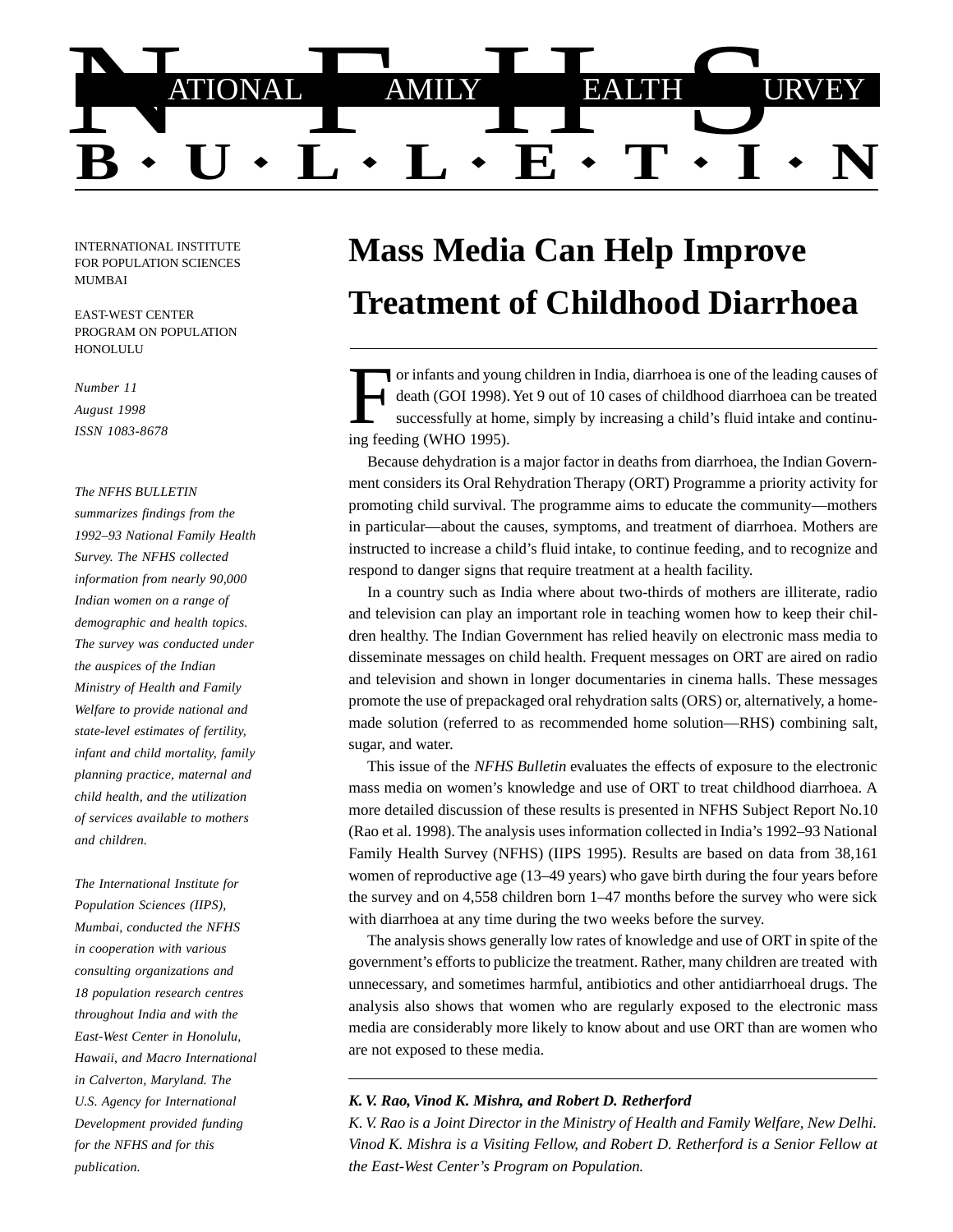## Treatment of diarrhoea

About 1 in 10 children under age 4 suffered from diarrhoea in the two weeks before the NFHS. Fewer than 40% of these children received any oral rehydration in the form of ORS, RHS, or increased breastfeeding or other fluids. Only 18% received ORS, and 19% received RHS, while 69% received neither ORS nor RHS. Children suffering from diarrhoea were twice as likely to receive decreased breastmilk and other fluids as they were to receive an increase in these fluids (Figure 1).

Even among children who received ORS or RHS, only 14% also received increased fluids, while 25% received less fluid than before they became ill. It is evident from these numbers that the Oral Rehydration Therapy Programme has not sufficiently emphasized the importance of increased fluid intake during a bout of diarrhoea in order to replenish fluid loss and avoid dehydration.



Amount of fluid intake

Increased Decreased Increased Decreased

**Figure 1. Change in frequency of breastfeeding (if child still breastfed) and amount of fluid intake (apart from breastmilk) for children born 1–47 months before the NFHS who had diarrhoea in the two weeks before the survey: India, 1992–93**

At the time of the survey, only 43% of the mothers knew about ORS packets, and only 26% had ever used them. The low use of ORT is surprising because 61% of the children who were sick with diarrhoea received treatment from a health facility or provider. Among children who had diarrhoea during the two weeks before the survey and received treatment from a health facility or provider, 94% received antibiotics or other drugs (excluding home remedies and herbal medicines). Within this group, 35% were treated with drugs as well as ORS or RHS, and 59% were treated with drugs only.

Children with diarrhoea who visited public-sector health facilities or providers were more likely to receive ORS or RHS than were children who visited private-sector facilities or providers. And children treated in the public sector were less likely to receive unnecessary drugs (Figure 2).

These results show that health-care providers, even in the public sector, often do not tell mothers to use ORT when children are ill with diarrhoea. Other studies conducted about the same time as the NFHS also indicate low awareness of ORT among mothers, high reliance on healthcare providers, high use of drugs, and a tendency of health-care providers not to prescribe ORT (Singh et al. 1992; Sinha and Srivastava 1993).

Most antibiotics and other drugs commonly prescribed for diarrhoea treatment have no practical benefits in preventing dehydration or improving nutritional status. Some actually prolong diarrhoea, while others have dangerous and sometimes fatal side effects. The World Health Organisation (WHO) strongly advises against the use of drugs to treat diarrhoea, especially for children under age 5 (WHO 1995).

Yet in India, the NFHS found that drugs are used for 94% of diarrhoea episodes in children under age 4 who were taken to a

health facility or provider. This includes 91% of cases where children received treatment in the public sector and 94% of cases where children received treatment in the private sector.

What is the explanation for this? Some health providers may not be aware of the proper role of ORT and drugs in the management of diarrhoea. Others may prescribe drugs because they can charge more money than they could if they simply recommended oral rehydration. Still others may simply be acquiescing to the expectations of parents about what constitutes proper medical care of children who are sick with diarrhoea.

## Exposure to electronic mass media

The NFHS included three questions on women's exposure to electronic mass media: "Do you usually listen to radio at least once a week?", "Do you usually watch television at least once a week?", and "Do you usually go to a cinema hall or theatre to



**Figure 2. Differential patterns of diarrhoea treatment by public- and privatesector facilities or providers for children born 1–47 months before the NFHS who had diarrhoea in the two weeks before the survey: India, 1992–93**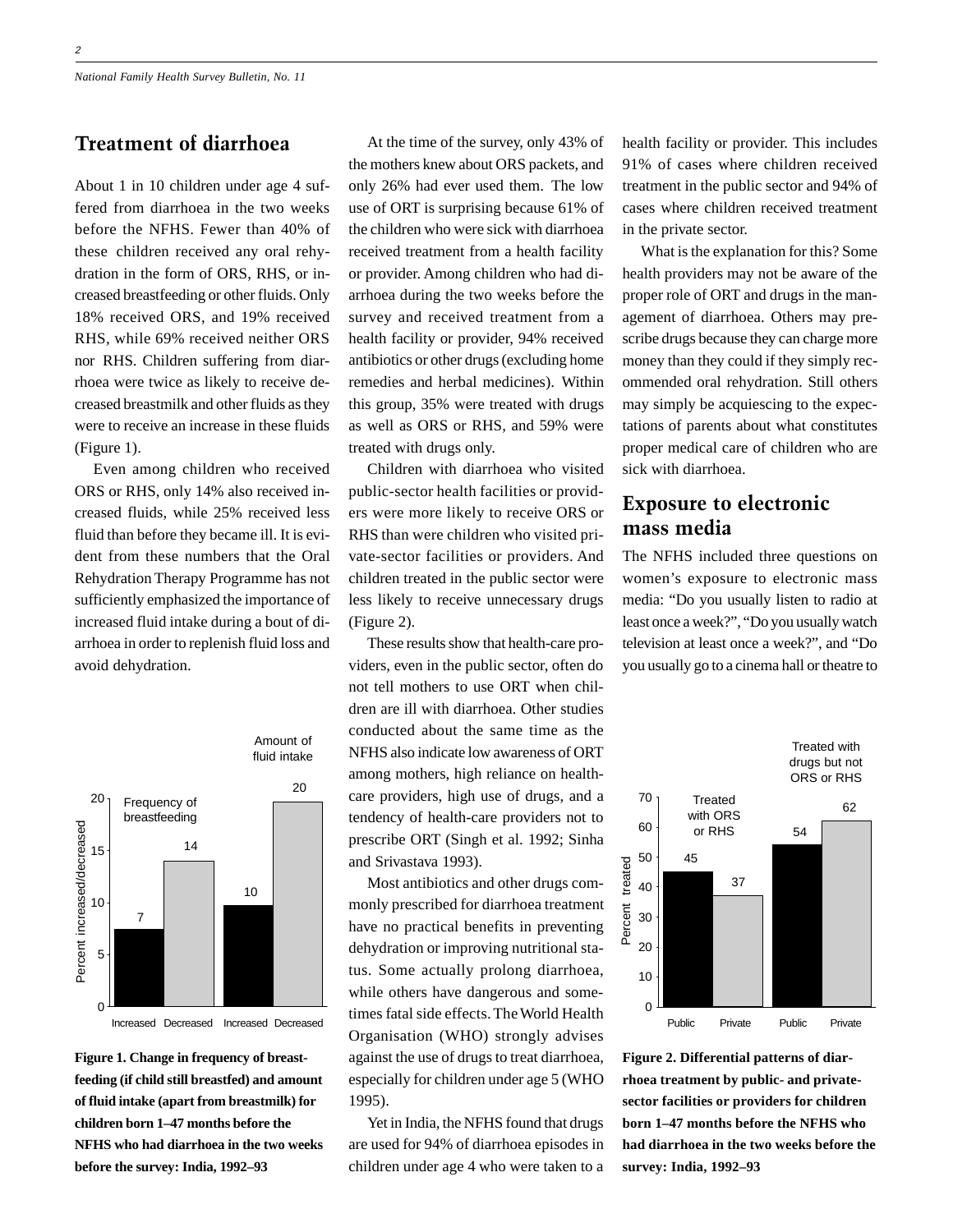3

see a movie at least once a month?". The survey results show that 39% of women who gave birth in the four years before the survey listened to radio at least once a week, 27% watched television at least once a week, and 14% went to the cinema at least once a month. Altogether, 48% of the women reported regular exposure to one or more of these media.

Because media exposure is correlated with many other socioeconomic variables, it is possible that any apparent relationship between media exposure and knowledge and use of ORT is actually due to these other factors. For this reason, it is important, when measuring the effects of media exposure, to introduce statistical controls for potentially confounding variables.

The variables included as controls in this analysis are: age of child in months (1–5, 6–11, 12–23, 24–47); sex of child (male, female); age of mother (13–19, 20– 29, 30–49); education of mother (illiterate, literate but not completed middle school, middle school complete); caste/tribe (scheduled caste or scheduled tribe, other)<sup>1</sup>; religion (Hindu, Muslim, other); residence (urban, rural); house type (*kachcha*, *pucca* or semi-*pucca*)2 ; crowding in the house  $\langle \langle 3, \rangle \rangle$  persons per room); safe drinking water (yes, no); clean toilet facility (yes, no); electricity in the household (yes, no); and geographic region (north, central, east, northeast, west, south).

Figures 3 and 4 show the effects of electronic media exposure on knowledge and



**Figure 3. Unadjusted and adjusted effects of electronic media exposure on knowledge of oral rehydration salt (ORS) packets among women who gave birth during the four years before the NFHS: India, 1992–93**

use of oral rehydration therapy. The percentages shown in these figures are predicted values derived by logistic regression. Unadjusted percentages are calculated from logistic regressions with media exposure as the only variable; adjusted percentages are calculated with all the control variables included and held constant at their mean values.

The unadjusted percentages in Figure 3 show that knowledge of ORS packets is 24 percentage points higher among women who are regularly exposed to the electronic mass media than among unexposed women. This difference is reduced to 12 percentage points when all the potentially confounding factors are held constant. The remaining difference of 12 percentage points is highly statistically significant (*p*<.0001).

Figure 4 shows that mother's media exposure has a large positive effect on the use of both ORS and RHS. The effect of media exposure is only slightly smaller when potentially confounding factors are statistically controlled, indicating that the effect of media exposure is largely independent of the effects of the other factors. The adjusted effect of media exposure is highly statistically significant for both ORS (*p*<.006) and RHS (*p*<.002).

The ORS use rate is considerably higher for boys (20%) than for girls (15%), but the RHS use rate is the same for boys and girls (19%), indicating some gender discrimination in the use of ORS but not RHS. Gender discrimination in the use of ORS may be due to parental perceptions that ORS, which is purchased or obtained from a health provider, is better than RHS, which is homemade. Parents may be more willing to spend the time and money required to obtain ORS packets for boys than for girls.

## Discussion and policy implications

Results of this study indicate that, despite a vigorous Oral Rehydration Therapy Programme in India for more than a decade, knowledge and use of ORT to treat childhood diarrhoea remain quite limited. Very small percentages of children who fall sick with diarrhoea are treated with ORS, RHS, or increased fluids, despite the fact that 61% of these children receive treatment from a health facility or provider.

Among those who receive treatment from a health facility or provider, a very large proportion (94%) are treated with antibiotics or other antidiarrhoeal drugs, contrary to WHO recommendations that drugs not be used to treat diarrhoea in young children. The use of drugs is common among both public- and private-sector providers but is more common in the private sector.

The analysis indicates that the electronic mass media are effective in increasing awareness and use of ORT. Women regularly exposed to the media are much more likely than unexposed women to know about ORS packets and to use ORS or RHS. This result is valid even after controlling for a number of potentially

<sup>1.</sup> Scheduled castes and scheduled tribes are those castes and tribes identified by the Government of India as socially and economically disadvantaged and in need of protection from social injustice and exploitation.

<sup>2.</sup> *Kachcha* houses are made from mud, thatch, or other low-quality materials. *Pucca* houses are made from high-quality materials, and semi-*pucca* houses are made from partly lowquality and partly high-quality materials.